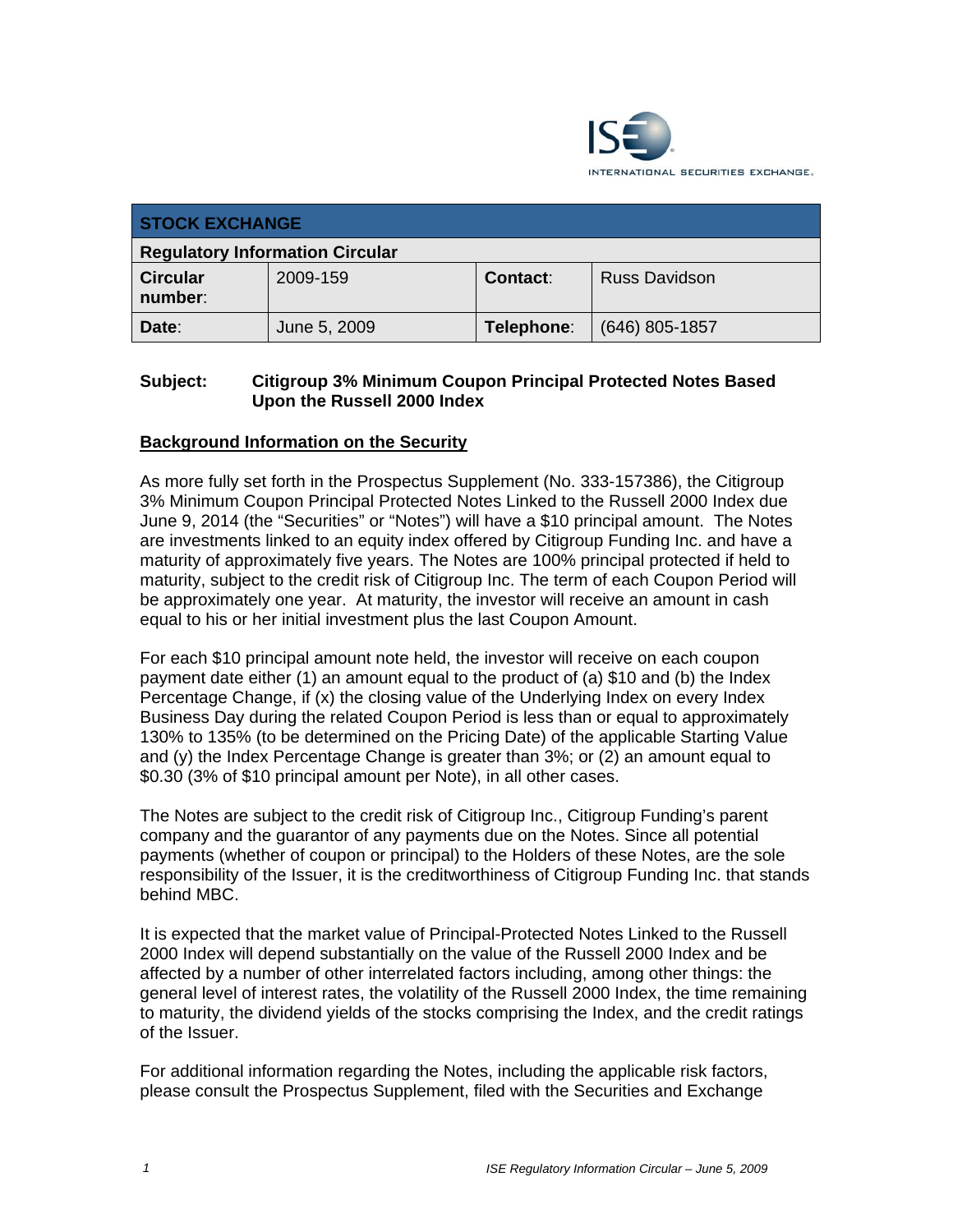Commission by Citigroup Funding Inc.

# **Exchange Rules Applicable to Trading in the Shares**

The Shares are considered equity securities, thus rendering trading in the Shares subject to the Exchange's existing rules governing the trading of equity securities.

## **Trading Hours**

Trading in the Shares on ISE is on a UTP basis and is subject to ISE equity trading rules. The Shares will trade from 8:00 a.m. until 8:00 p.m. Eastern Time. Equity EAMs trading the Shares during the Extended Market Sessions are exposed to the risk of the lack of the calculation or dissemination of underlying index value or intraday indicative value ("IIV"). For certain derivative securities products, an updated underlying index value or IIV may not be calculated or publicly disseminated in the Extended Market hours. Since the underlying index value and IIV are not calculated or widely disseminated during Extended Market hours, an investor who is unable to calculate implied values for certain derivative securities products during Extended Market hours may be at a disadvantage to market professionals.

### **Trading Halts**

ISE will halt trading in the Shares in accordance with ISE Rule 2101(a)(2)(iii). The grounds for a halt under this Rule include a halt by the primary market because it stops trading the Shares and/or a halt because dissemination of the IIV or applicable currency spot price has ceased, or a halt for other regulatory reasons. In addition, ISE will stop trading the Shares if the primary market de-lists the Shares.

### **Delivery of a Prospectus**

Pursuant to federal securities laws, investors purchasing Shares must receive a prospectus prior to or concurrently with the confirmation of a transaction. Investors purchasing Shares directly from the Fund (by delivery of the Deposit Amount) must also receive a prospectus.

Prospectuses may be obtained through the Distributor or on the Fund's website. The Prospectus does not contain all of the information set forth in the registration statement (including the exhibits to the registration statement), parts of which have been omitted in accordance with the rules and regulations of the SEC. For further information about the Fund, please refer to the Trust's registration statement.

**This Regulatory Information Circular is not a statutory Prospectus. Equity EAMs should consult the Trust's Registration Statement, SAI, Prospectus and the Fund's website for relevant information.**